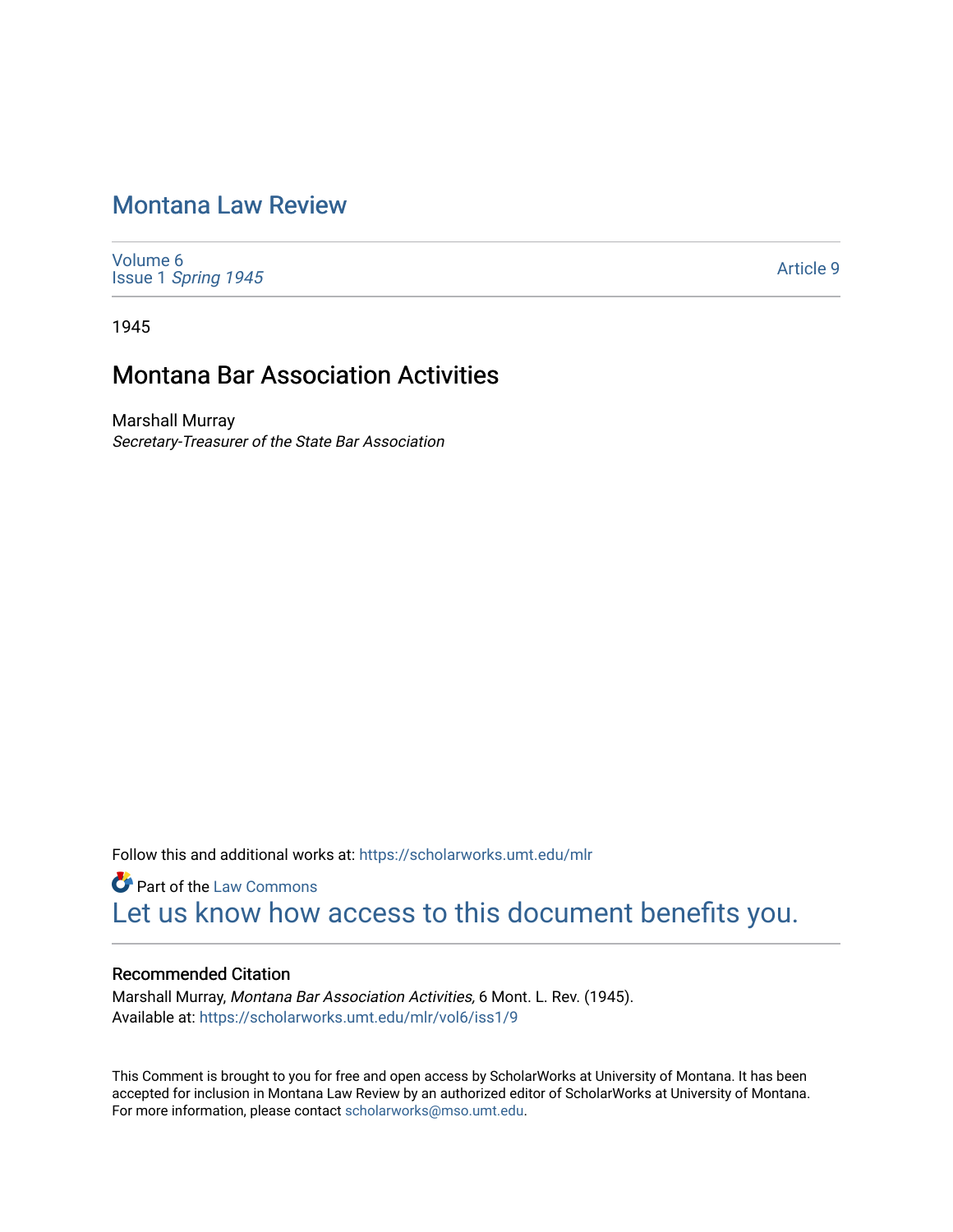# **LAW SCHOOL**

The Law School will, beginning this June, go on a **four** quarter system. Students entering in June, 1945, will, if they attend all quarters of the year and do satisfactory work, be able to secure their law degrees at the end of the summer quarter 1947. Courses will be so arranged that such students will be able to take all courses now regularly taken **by** students enrolled only in Autumn, Winter, and Spring quarters..

In line with relaxations permitted **by** the Association of American Law Schools, admission requirements have been modified for returning veterans. They may satisfy pre-legal college or university residence requirements **by** one academic year of work in residence, either as civilians or in the uniform of their country, on an approved college or university campus in class under the direction of regular members of the faculty if such institution will give credit for such work towards its own degree. To the extent of one year's work  $(46\frac{1}{2})$  credits) provided grade requirements are satisfied, veterans will be given pre-law credits as allowed **by** an approved college or university for:

- **(1)** Military training as such (not to exceed 12 quarter credits) **;**
- (2) Credit for study or intellectual growth while the applicant was in the armed forces if the achievements resulting from such study or intellectual growth have been evaluated **by** a testing program within the armed forces or **by** examination given **by** an approved college;
- **(3)** Work done on a college campus in class under the direction of regular members of the college faculty if such college will give credit for such work towards its own degree.

In addition, such veterans will be allowed credit under (2), or **(3),** supra, to be applied on the second year's pre-legal requirement, if the available data or tests show above average performance or ability on their part.

# **MONTANA BAR ASSOCIATION ACTIVITIES\***

The fifty-seventh annual meeting of the Montana Bar Association was held in Billings, Montana, July 14 and 15, 1944. Ninety-two members, representing twenty-eight cities

Published by ScholarWorks at University of Montana, 1945

23

<sup>\*</sup>This statement has been furnished by Marshall Murray, Secretary-Treasurer of the State Bar Association.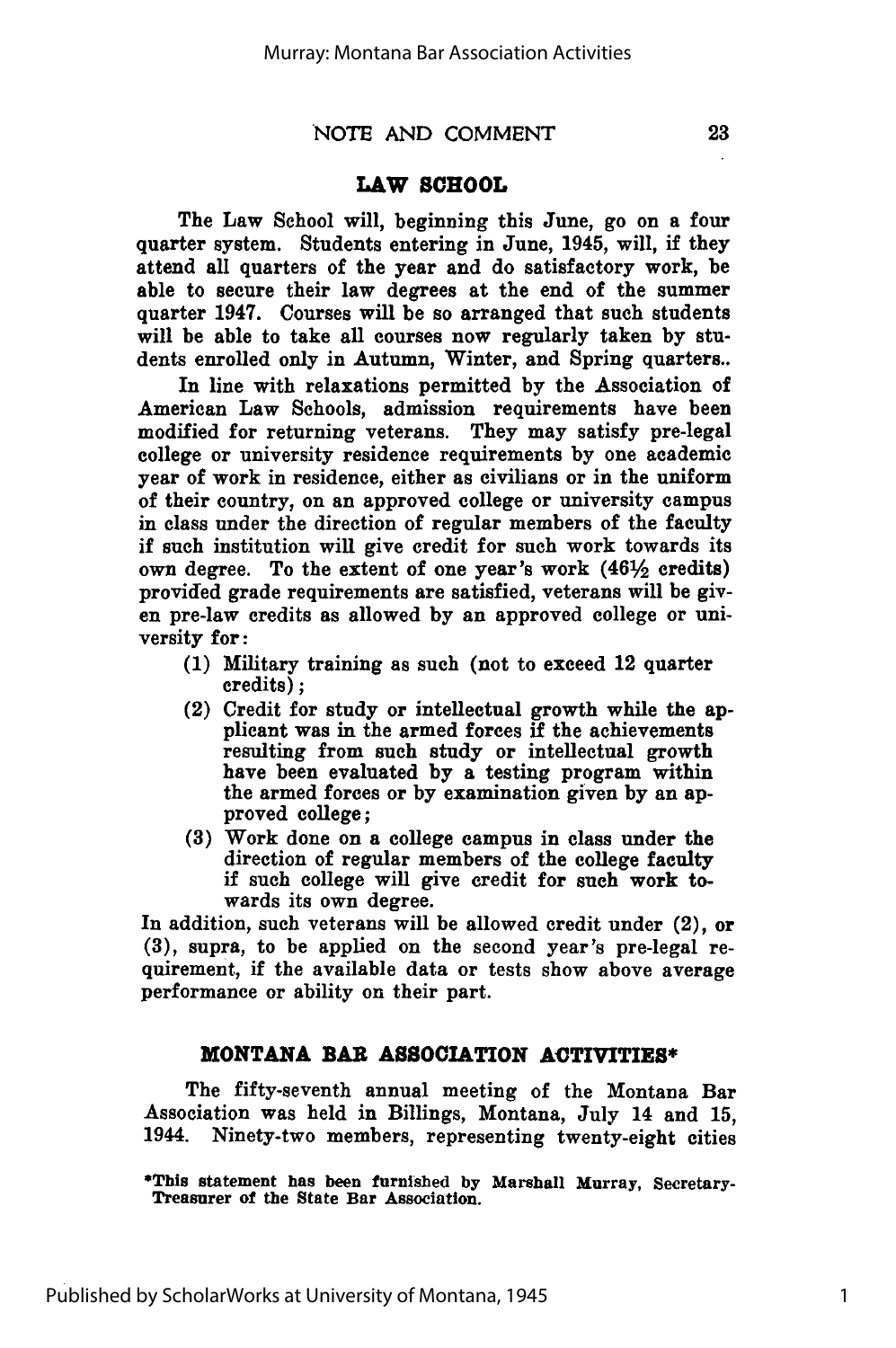### MONTANA LAW REVIEW

and towns in Montana, attended. Guests of the meeting included Hon. Joseph W. Henderson, President of the American Bar Association, of Philadelphia, Pa.; Hon. Basil O'Connor, President of the National Foundation for Infantile Paralysis, Inc., and President of the American Red Cross, of the bar of New York City; Hon. Joseph R. Jackson, Judge of the United States Court of Customs and Patent Appeals, of Washington, D. C. and former president of the Montana Bar Association; Captain R. **0.** Hillis, U. S. Army of Fort Douglas, Utah; Lt. Thomas Todd, U. S. Navy, of Seattle, Wash.; M. Baxter Larsen, of Butte, Montana, member in the U. S. Army; R. J. Hogan, Indiana, Penn.; and Thomas M. McKinney, C. A. Zoring, L. S. Strahan, Homer L. Mann, H. Glenn Kinsley, and George Brenner, all of the bar of Wyoming.

The meeting was opened by Robert C. Stong, President of of the Yellowstone County Bar Association. After Addresses of Welcome by Mr. Stong and by Hun. Ernest T. Eaton, Lieutenant Governor, on behalf of the City of Billings, aud the response by H. A. Simmons of Red Lodge, the Hon. W. E. Keeley, President of the Montana Bar Association took charge and delivered the Annual Address of the President. Mr. Keeley explained that the 1943 meeting had been passed at the request of Mr. Eastman of the **0.** D. T. and after a vote submitted to every lawyer in the State. He quoted figures to show that over 32% of the active bar of Montana is in the Military Service of the Nation and stated the purpose of the officers in the period since the last meeting had been to keep the maximum amount of contact with the absent lawyers, by personal letters from the President, various communications from the Secretary, complimentary membership cards, and the furnishing of names of lawyers in the Military Service to law publishing houses to have the boys placed on their mailing lists for advance sheets. He complimented the Committee on National Defense, under the Chairmanship of J. B. C. Knight, of Anaconda, in the preparation and distribution of a compendium of the Montana laws that might concern men in uniform, and also the Legal Aid services generously furnished by this committee. Next Keeley reported on the activities of the 1943 Legislative Committee and the favorable response the work of this committee received from the lawyers generally. The highlight of President Keeley's address related to the modern tendencies of governmental agencies on administrative law, whereof he said:

"I do heartily agree with the concerted effort to keep laymen from further invading the lawyer's field. I have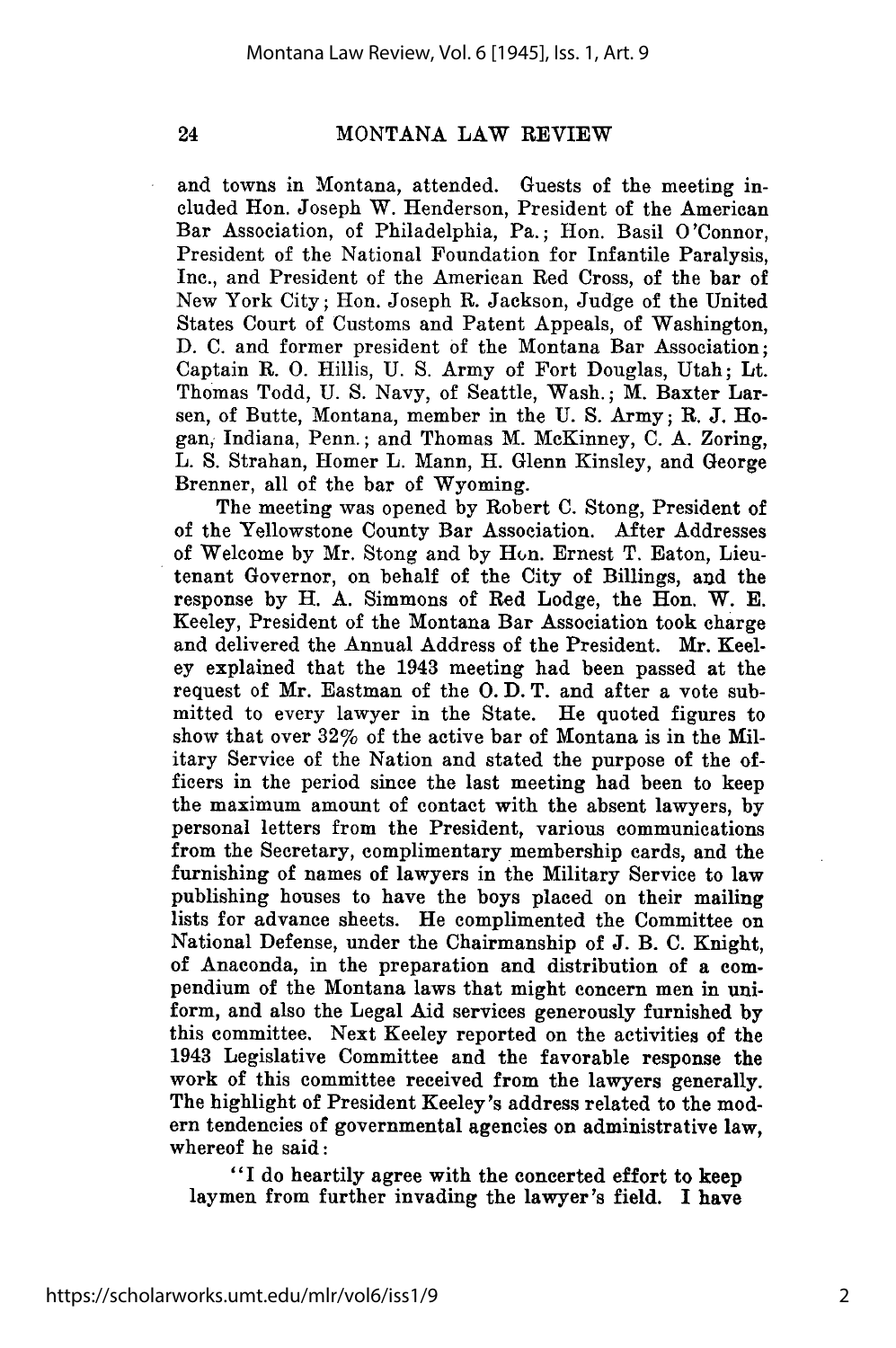practiced law in Montana for almost **35** years, and, during that time, I have seen the sources of legal business gradually lessened and curtailed. It has been most noticeable within the last decade. Lay agencies are now, in many instances, receiving the cream of the legal fees. Many government bureaus, agencies and commissions, wholly disregarding the rules of evidence, discourage the appearance of lawyers in matters before them. Their decisions, for the most part, are final, without adequate recourse or appeal to the lawfully constituted courts of the land. They intermingle both the power to make and administer the law. They file complaints, prosecute and hear them, and then render their own judgments thereon. In order to get around the necessity of having qualified members of the bar appear in cases before them, they have organized a bar of their own, and have adopted rules of procedure and conduct of the members of their private bars, in which they term and designate their appearing laymen not as lawyers or attorneys at law, but **by** the euphonious title of "Practitioners." In fact, in most instances, a lawyer cannot be admitted to practice as one of their "Practitioners" without first passing their "bar examination," even though such lawyer may already be admitted to practice in all of the highest Courts in the nation. As a result, competent lawyers are crowded out, and the laymen "Practitioners" carry on before these bureaus, agencies and commissions under new and strange laws and procedures that are often entirely in conflict with the practice of law as we know it."

The Hon. Guy **C.** Derry, of Billings, Chairman of the Committee on Judicial Selection and Better Methods of Selecting the Judiciary, reported for his committee, and its recommendations, substantially those of the 1942 meeting, were adopted.

Judge Jackson, former President of the Montana Bar Association, was then introduced and he expressed his pleasure in being able to renew old acquaintances. He spoke briefly on his work as a member of the United States Court of Customs and Patent Appeals and related incidents of his practice in the City of New York, prior to his appointment to the Court.

Next Julius **J.** Wuerthner, of Great Falls, as Chairman of the Committee on Improving the Administration of Justice, recounted the various meetings of his committee, its association with similar committee of the American Bar Association and separately moved the adoption of resolutions: **(1)** That the Supreme Court be requested to promulgate uniform District Court rules for use in all districts in the State; (2) That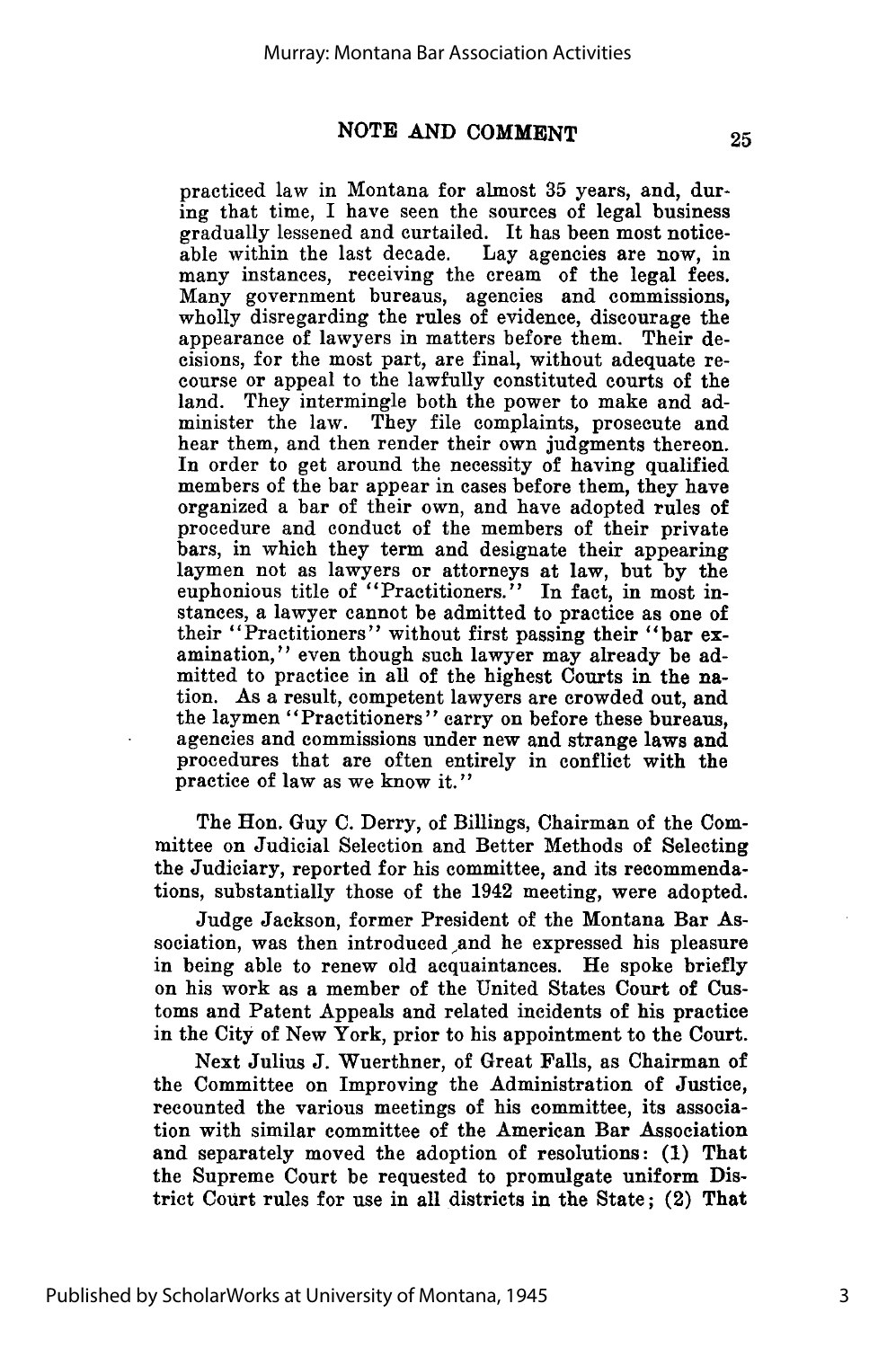# MONTANA LAW REVIEW

the Association, as the representative of a majority of the Bar of Montana, again petition the Supreme Court for Bar Integration by Court rule; and (3) That the Supreme Court of Montana be requested to so indicate, by proper order when it deems that it lacks or it declines original jurisdiction in applications for original writs. Each was adopted.

The Secretary reported on the favorable response to questionnaires sent to the 166 Montana lawyers in the Military Services and the problems of location incident to their return. The recommendation that a central clearing office be arranged, perhaps in the University Law School or the Attorney General's office, to receive and tabulate information as to openings for returning lawyers with legal firms and private businesses in the State of Montana was adopted.

The annual Phi Delta Phi luncheon was held Friday noon, to which all members of the Association were invited. Robert **C.** Stong, of Billings, presided at the luncheon and the speaker was Hon. Basil O'Connor, of New York City.

Resuming the meeting, James T. Finlen, Jr., Montana Bar Association, delegate to the House of Delegates of the American Bar Association, addressed the Association on the subject "Cooperation with the American Bar Association."

**S.** P. Wilson, of Deer Lodge, as Chairman, reported for the Resolutions Committee. Customary resolutions of appreciation were adopted and likewise resolution acknowledging the realization of the members of the Association that the responsibility of keeping alive free government rests upon the people of the United States in large measure and pledging our lives, our fortunes and our sacred honor to the destruction of those forces that would blot out forever liberty, justice and happiness in the world. It was further resolved to compile a permanent record for the Association of the names of members of the Montana Bar serving in the armed forces of the United States in any war, including the present one.

H. **C.** Crippen, of Billings, spoke on the American Bar Association plan for the selection of judges, as reported in detail at the 1942 meeting.

Hon. Sam **C.** Ford, Governor of Montana, thereupon addressed the Association and expressed the belief that the efforts of the Association on administration of justice alone would justify the existence of the Association and help build the confidence of people in the attorneys of the State of Montana.

President Keeley next called upon Hon. Howard **A.** Johnson, Chief Justice of the Supreme Court of Montana, to ad-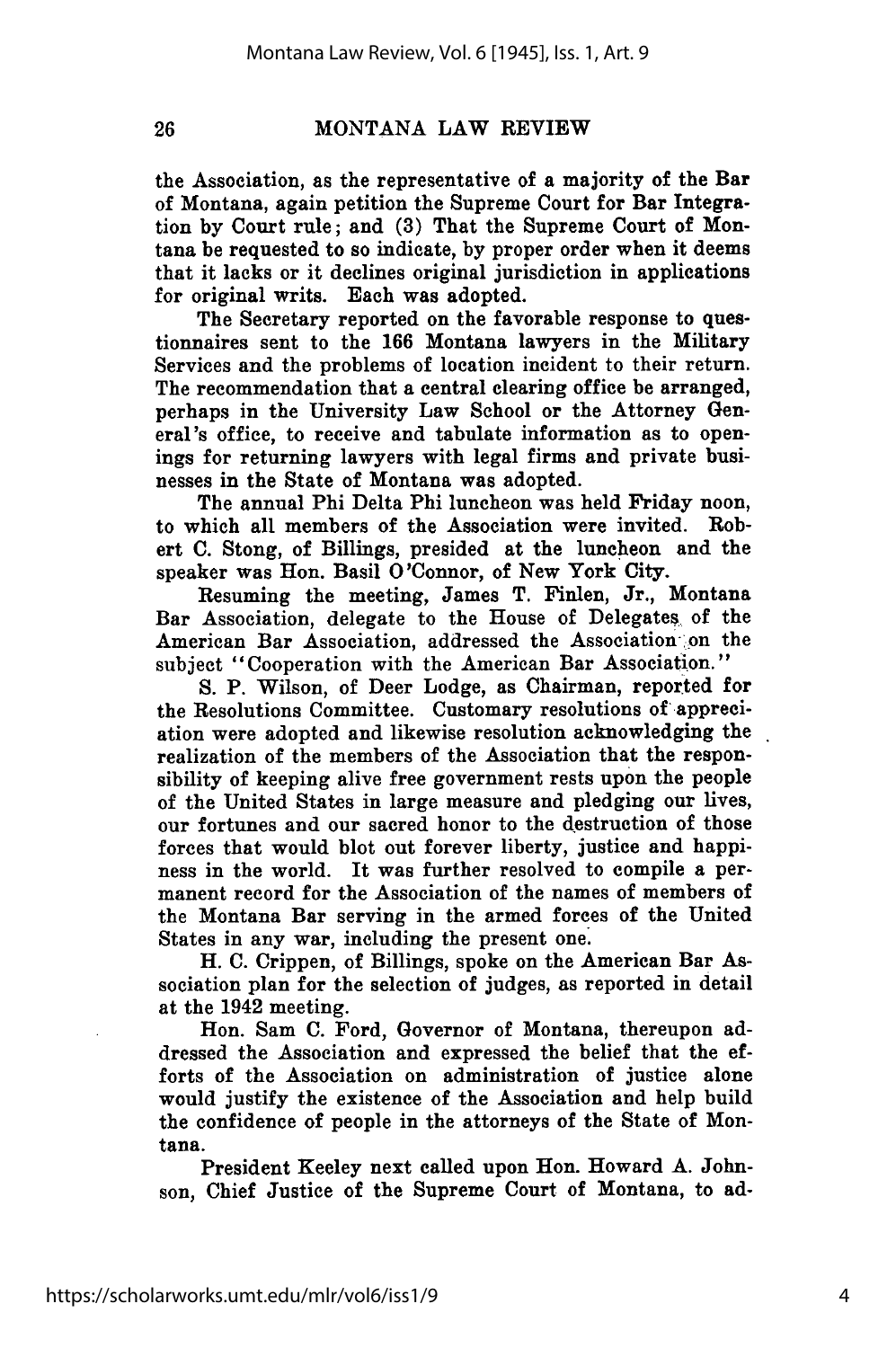dress the Association on the subject "Lawyers and Courts." The Chief Justice's masterful and learned discussion cannot be reported in the short space available, but, for a better understanding of the close relationship between the courts and lawyers, a copy should be obtained and read and reread **by** every member of the bar.

Senator Paul W. Smith, Chairman, next submitted the report of the Committee on Legislation, and explained the method adopted **by** his committee in 1943 of giving all members a report of all legislation passed that was deemed of interest. He reported the favorable response his committee had from many members.

President Keeley thereupon appointed Governor Ford, Chief Justice Johnson, Julius Wuerthner, Henry **J.** Coleman and Judge Ben **E.** Harwood to escort our own Bill Jameson and Hon, Joseph W. Henderson, President of the American Bar Association, to the rostrum. Mr. Keeley then introduced W. **J.** Jameson, better known as "Bill" Jameson, member of the Board of Governors of the American Bar Association, being a ten member board and on which "Bill" is the representative of California, Washington, Oregon, Montana, Idaho, Nevada and Arizona, and called upon Jameson, in turn, to introduce the President of the American Bar Association.

Mr. Jameson spoke briefly on the work of the Board of Governors, particularly on the allocation of funds received from member's dues and the supervision of expenditures. He further said that he had been impressed with the time devoted **by** busy lawyers throughout the country to the work of the Association. In particular, he praised the activities of President Joseph W. Henderson, calling attention to the fact that, during his term of office, he had already addressed twenty-six state meetings and various regional meetings, besides carrying on the administrative duties of his office and that, in addition, he had maintained an active and busy law practice, including the arguing of one case in the United States Supreme Court, five cases before the Supreme Court of Pennsylvania and five cases before the Circuit Court of Appeals, as well as participating in the trials of many other cases. He mentioned President Henderson's familiarity with the problems of the general practitioner, his devotion to the ideals and interest of the profession and the respect and affection with which he is regarded **by** his associates in the work of the American Bar Association.

Hon. Joseph W. Henderson then addressed the Association, prefacing his formal address with the following: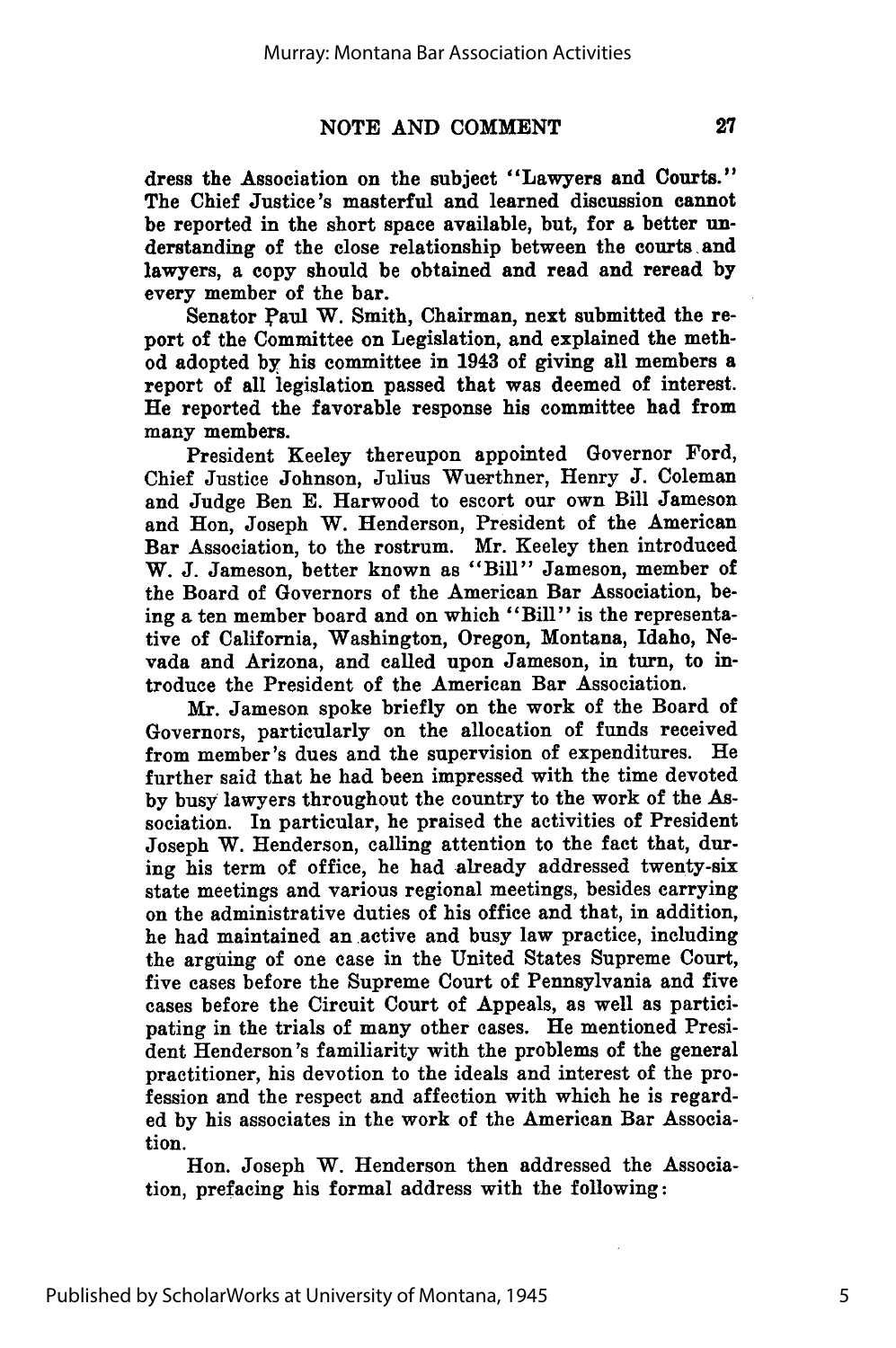# MONTANA LAW REVIEW

"I am very happy to be here. I am very fond of the man who just introduced me. I do not want to get into a competing mutual admiration society, but I want you to know that I believe for the first time in the history of the American Bar Association a man is placed on the Budget Committee from what we will call the far west, as it was always thought those men should come from the east. I consider and I know that the most important personal appointment from any President of the Bar has to make is the appointment of one member of the Budget Committee and I want you to know that because of the regard and esteem we have for your Bill Jameson,—for his ability, I placed him on that Budget Committee."

Mr. Henderson spoke on administrative law. He traced its development from the first session of the First Congress to the present day, when with the multiplication of those agencies in the federal government, the increasing subjection of every form of activity to administrative regulation, and hostility of administrative agencies to all attempts to impose effective legal checks upon them, we have come to a condition of administrative absolutism in theory. This is nothing short of revolutionary in our American polity, and some academic teachers of the science of politics do not hesitate to pronounce it a revolution and to praise it as such. He further stated that second only to its war work, the No. 1 job of the American Bar Association was to prepare a suitable bill for improving and standardizing the procedure of federal administrative agencies and that, through the efforts of the committee appointed and the House of Delegates of the American Bar, a proposed bill had been prepared and had been introduced in both houses of Congress.

Through motion of Mr. Robert C. Stong, of Billings, President Henderson was elected an honorary member of the Montana Bar Association, to which Mr. Henderson responded that he was deeply grateful and would cherish this honor all of his life.

Clyde Hayden, of Hamilton, on behalf of Lester H. Loble, of Helena, Chairman of the Citizenship Committee presented the report of that committee.

The annual banquet of the Association was held at the Northern Hotel at 7:00 o'clock P. M. Fred L. Gibson of Livingston was toastmaster. The speakers were Hon. **R.** E. Mc-Hugh, of Anaconda, L. S. Strahan, of Lovell, Wyoming, E. C. Mulroney of Missoula and Hon. Joseph W. Henderson, President of the American Bar Association.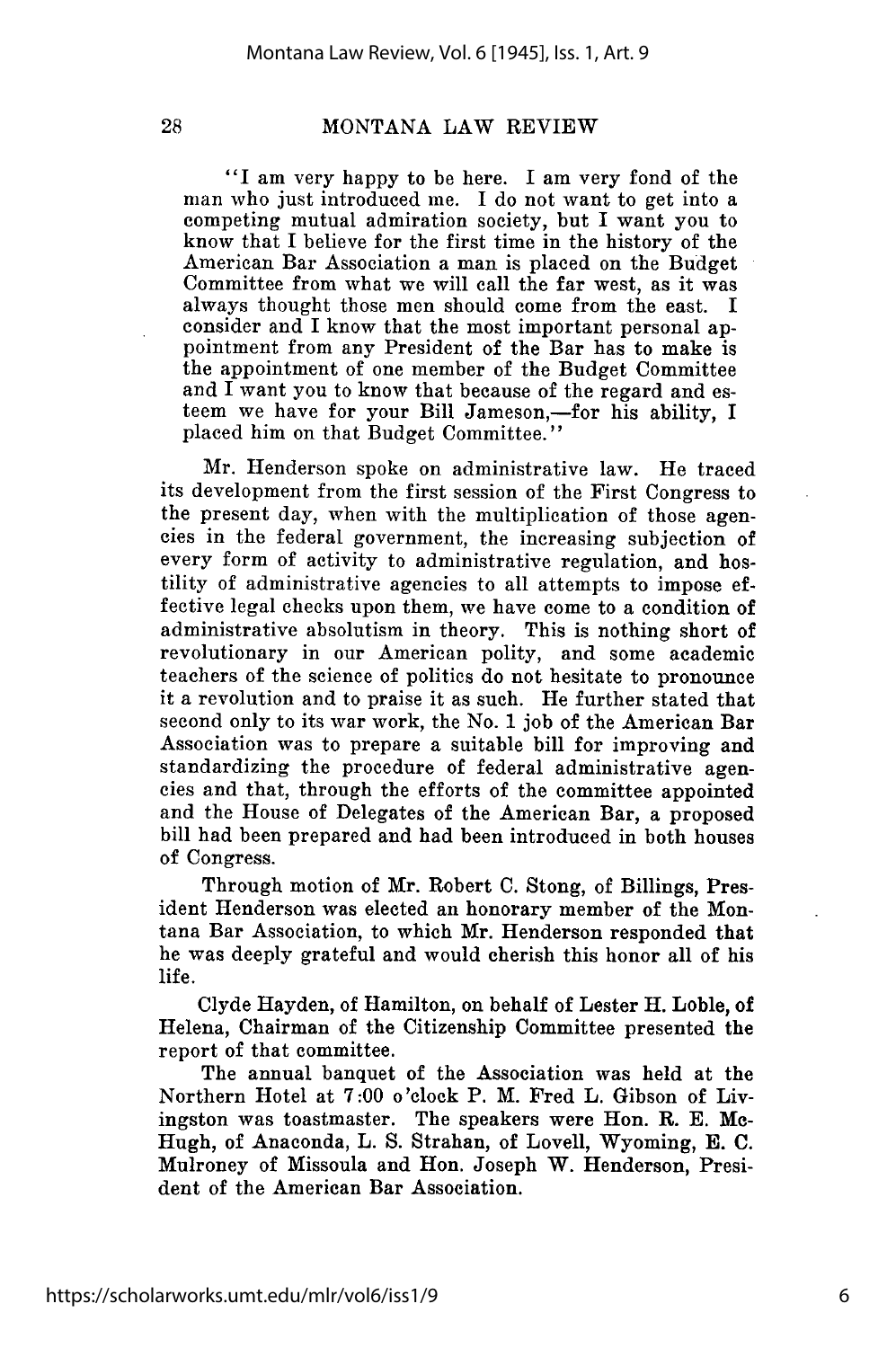The July 15, 1944 Morning Session, opened by President Keeley calling on Charles E. Avery, of Anaconda, Chairman of the Committee on Necrology, for the report of such committee. The report comprized memorial resolutions for each of the following brothers-in-the-law that had passed to the Great Beyond since the 1942 meeting:

**0.** F. Goddard, Henry L. Meyers, and Robert C. Flint of Billings;

D. G. Stivers, John Lindsay, William Paxton Cary and John J. McHatton of Butte;

George T. Baggs of Stevensville;

Joseph C. Smith and Henry G. Rogers of Dillon;

M. D. (Paddy) Rowland, of Libby;

Walter E. Castleton of Deer Lodge;

Eugene E. Angevine of Missoula;

David H. Morgan, Anaconda; W. T. Pigott, Virginia City;

Wilbur H. Wood, of Helena; Harry P. Bennett, Frederick S. Jacobsen, and Basil Phelan of Great Falls;

W. C.' Husband, Harlowtown; George H. Grubb, Kalispell;

George W. Ruffcorn, Glasgow; J. Henry Nibbe and Charles C. Guinn.

Hon. George W. Farr of Miles City, next gave a very interesting and able address on "Methods of Reaching and Preparing Appellate Court Decisions."

Walter Aitken, of Bozeman, Chairman of the Committee on Bar Integration, addressed the Association on the subject "Progress Toward Bar Integration in Montana."

President Keeley then called upon J. B. C. Knight of Anaconda, Chairman of the Committee on National Defense, who in turn presented Lieutenant Thomas Todd, United States Navy, and Captain Robert **0.** Hillis, Army of the United States. The two officers presented Certificates of Appreciation to the Montana Bar Association respectively from the Navy and War Departments. Each expressed the appreciation of the Secretary of their department of the valued and unstinted legal assistance furnished servicemen and their dependents by the lawyers of Montana.

In lieu of the Special Law School Alumni Luncheons, a joint luncheon was held, at which E. A. Blenkner, of Columbus, presided and spoke briefly.

Resuming the session, a committee composed of Hon. Howard A. Johnson, Judge Ben Harwood and Earle Genzberger, veterans of World War I, responded to presentation of the cer-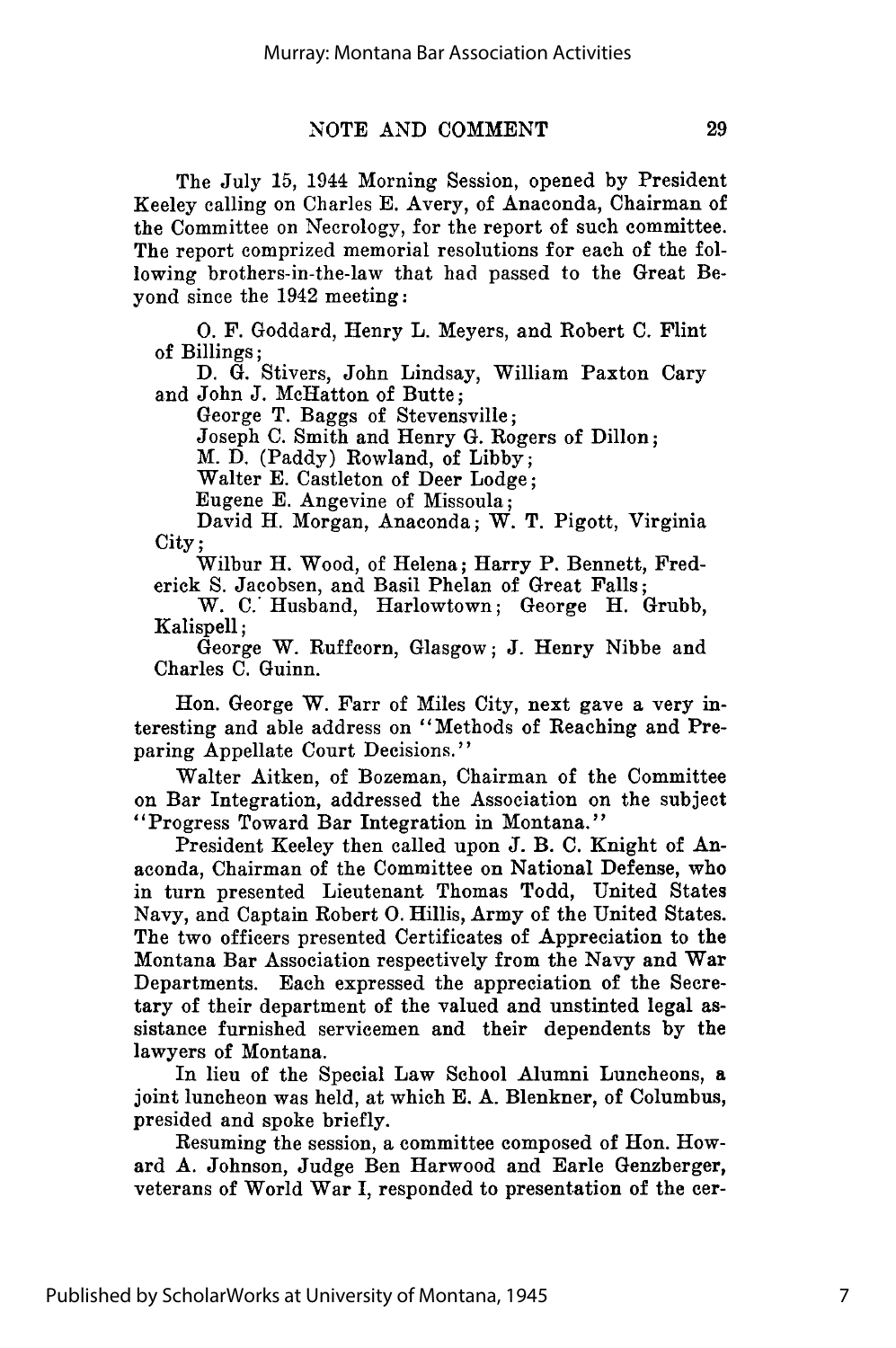# **MONTANA** LAW REVIEW

tificates from the Navy and War Departments and expressed the pleasure of the Bar of Montana at being able to serve in the war effort and the promise to continue serving in every possible way.

William **A.** Brown, of Helena, being next on the program and being unable to attend, Mr. Brown's manuscript, entitled "Where Do We Go From Here" was read **by** T. H. Burke, of Billings.

Leon L. Bulen, of Missoula, Chairman of the Grievance Committee, reported that six matters had been referred to the committee in two years and that investigation of each showed that no charges of defalcation could be sustained but rather the common fault of attorneys is that they have spent too much of their time in community work and have neglected and sacrificed their own interests for the greater interest of their country.

Marshall Murray next submitted his report as Secretary-Treasurer. This report and likewise the favorable report of the Auditing Committee was adopted.

H. L. Maury, of Butte, Kendrick Smith of Butte, and Raymond Sheldon, of Ekalaka, each extemporaneously addressed the meeting on matters of general concern to the State of Montana.

President Keeley called Walter R. Flachsenhar, of Terry, to take the chair, and then taking the floor moved that the Legislature be requested to furnish funds to provide each of the Justices of the Supreme Court with a clerk or secretary. After favorable discussion **by** Walter Aitken, H. L. Maury, Earle **N.** Genzberger and others, the motion was adopted.

The Secretary was directed to have the Certificates from the War and Navy Departments framed and hung in the State Law Library at Helena.

The meeting concluded with the election of the following officers:

> Marshall Murray, Kalispell, Secretary-Treasurer H. **C.** Crippen, Billings, President James T. Finlen, Butte, Delegate to House of Delegates of American Bar Association. District Vice Presidents as follows: 1st Paul W. Smith, Helena 2nd Tom Davis, Butte 3rd Charles **E.** Avery, Anaconda 4th **E. C.** Mulroney, Missoula 5th Tom Gilbert, Dillon 6th Walter Aitken, Bozeman